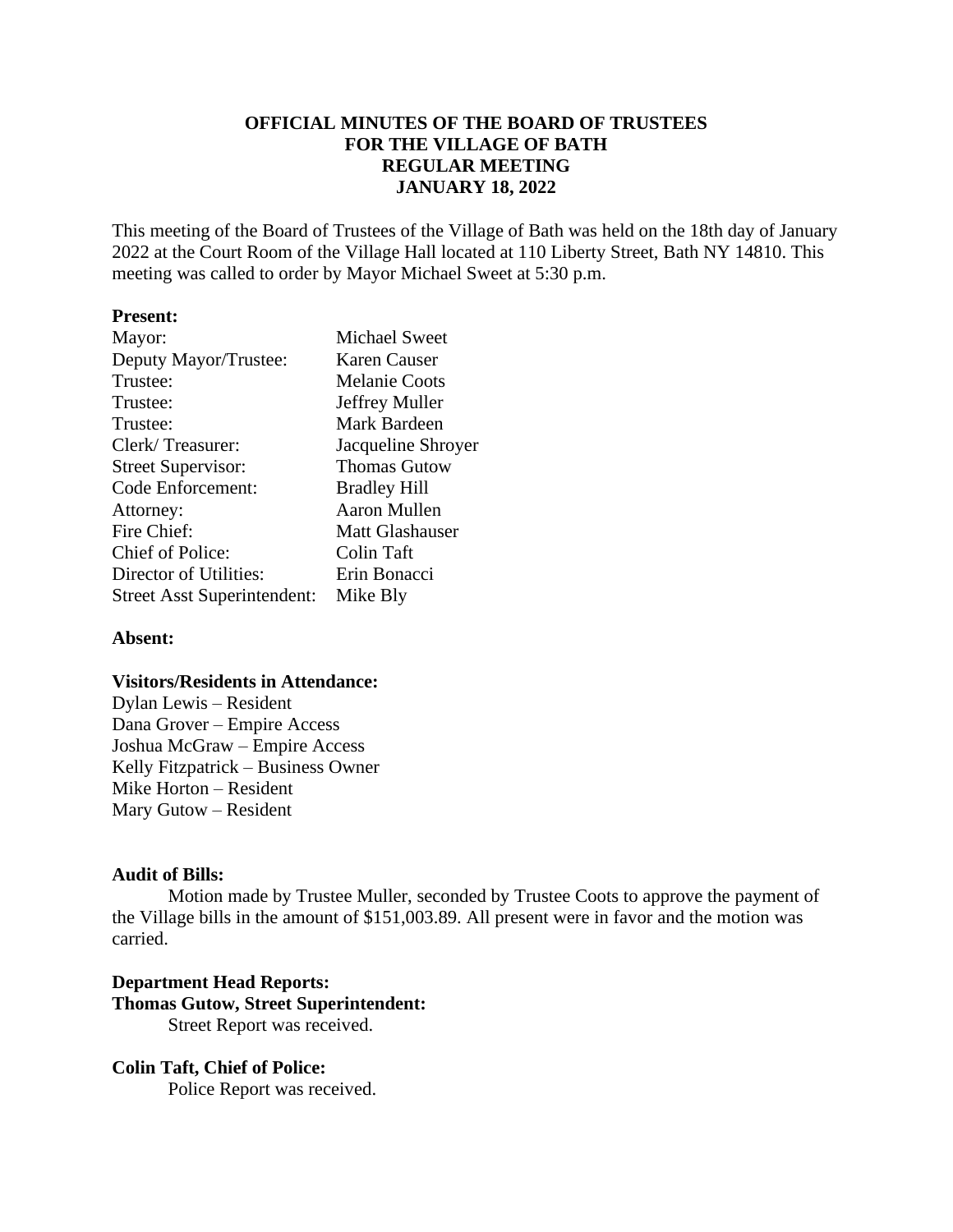K-9 dog will be here Wednesday, January 26, 2022 at 4:00 p.m. He will be named after Donald B. "Bud" Robinson Jr.

### **Approve Commendation for Jackson and Recktenwald:**

Motion made by Trustee Causer, seconded by Trustee Bardeen to approve the commendation for PO Jackson and Sgt Recktenwald. All present were in favor and the motion was carried.

Chief Taft presented the Officer of the Year award to Sgt. Cody Recktenwald.

### **Bradley Hill, Code Enforcement:**

Code Enforcement Report was received.

#### **Matthew Glashauser, Fire Chief:**

Fire Department Report was received.

### **Erin Bonacci, BEGWS Director:**

BEGWS Minutes were received for the month of November and December. Monthly report was received.

#### **Jacqueline Shroyer, Clerk/Treasurer Report:**

Clerk/Treasurer Report was received.

### **New Business:**

## **Accept Resignation of Asst Director – Thomas Posella:**

Motion made by Trustee Causer, seconded by Trustee Bardeen to approve the resignation of Assistant Director of Municipal Utilities, Thomas Posella, effective January 7, 2022. All present were in favor and the motion was carried.

#### **Accept Resignation of PT Meter Repair Specialist – Beau Roberson:**

Motion made by Trustee Coots, seconded by Trustee Causer to approve the resignation of Part Time Meter Repair Specialist, Beau Roberson, effective immediately. All present were in favor and the motion was carried.

#### **Approve K-9 Training School January 11-14 – Beau Roberson:**

Motion made by Trustee Coots, seconded by Trustee Bardeen to approve the K-9 Training School for Police Officer, Beau Roberson, from January 11 – 14, 2022. All present were in favor and the motion was carried.

#### **Town of Bath – Fire Agreement:**

Motion made by Trustee Muller, seconded by Trustee Bardeen to approve the Town of Bath Fire Agreement for 2022 in the amount of \$248,024.14. All present were in favor and the motion was carried.

### **Town of Bath Lease Agreement:**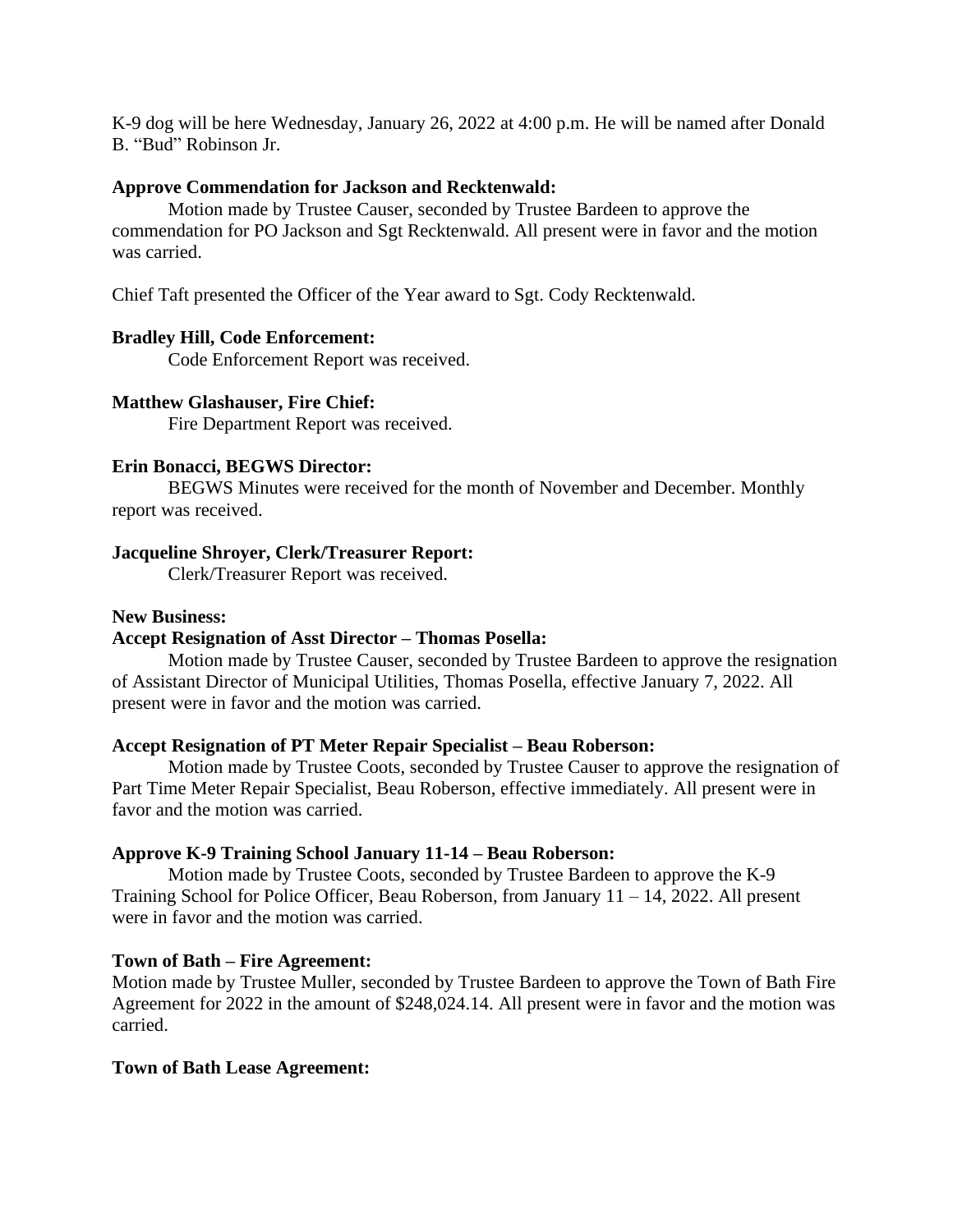Motion made by Trustee Muller, seconded by Trustee Causer to approve the Town of Bath Lease Agreement for 2022 in the amount of \$23,500. All present were in favor and the motion was carried.

### **Town of Bath Court Security Agreement:**

Motion made by Trustee Muller, seconded by Trustee Bardeen to approve the Town of Bath Court Security Agreement for January 2022 through December 31, 2023 in the amount of \$4,500 per year. All present were in favor and the motion as carried.

## **Hotel Tax:**

# RESOLUTION VILLAGE OF BATH BOARD OF TRUSTEES BATH, NEW YORK

| DATE APPROVED: Tuesday, January 18, 2022 |                       |                                             | INTRO. DATE: Tuesday, January 18, 2022 |         |        |  |
|------------------------------------------|-----------------------|---------------------------------------------|----------------------------------------|---------|--------|--|
| <b>INTRODUCED BY:</b><br>Trustee Bardeen |                       | <b>SECONDED BY:</b><br><b>Trustee Coots</b> |                                        |         |        |  |
| VOTE:                                    | Mayor Sweet           | Aye                                         | Nay                                    | Abstain | Absent |  |
|                                          | <b>Trustee Causer</b> | Aye                                         | Nay                                    | Abstain | Absent |  |
|                                          | Trustee Bardeen       | Aye                                         | Nay                                    | Abstain | Absent |  |
|                                          | <b>Trustee Coots</b>  | Aye                                         | Nay                                    | Abstain | Absent |  |
|                                          | <b>Trustee Muller</b> | Aye                                         | Nay                                    | Abstain | Absent |  |

## **VILLAGE OF BATH BOARD OF TRUSTEES RESOLUTION**

### **SUBMITTING A HOME RULE REQUEST FOR THE IMPOSITION OF A HOTEL TAX**

WHEREAS, the Village of Bath [Village] has secured an economic study demonstrating the erosion of the commercial base within the Village; and

WHEREAS, the Village desires to create a source of funds designated to rejuvenate the commercial base within the Village within the general fund of the Village; and

NOW, THEREFORE BE IT RESOLVED that this Board of Trustees hereby approves the terms of the attached request for Home Rule authorization pursuant to Home Rule Law section 10 on behalf of the Village granting to the Village authorization to impose a Hotel Tax by local law as provided under the requested amendment of Tax Law section 1202;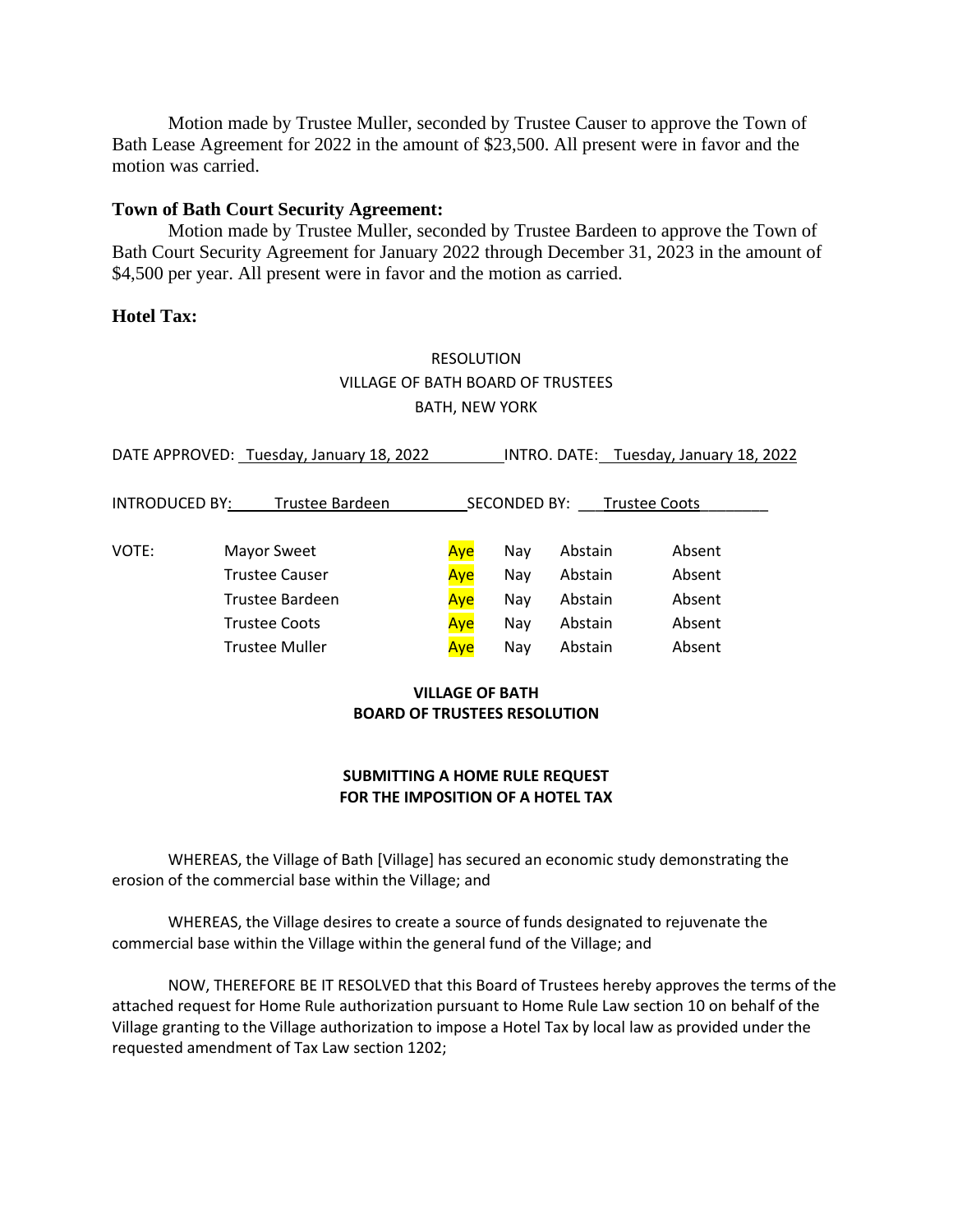AND BE IT FURTHER, RESOLVED that the Mayor is authorized and directed to make the necessary filing(s) with the State General Assembly together with such other filings and requirements therefrom to secure the requested authorization.

Dated: January 18, 2022

## **VILLAGE OF BATH BOARD OF TRUSTEES RESOLUTION**

## **SUBMITTING A HOME RULE REQUEST FOR THE IMPOSITION OF A HOTEL TAX**

## **REQUESTED STATURORY AMENDMENT TO ARTICLE 29 OF THETAX LAW**

- (1) Notwithstanding any other provision of law to the contrary, the Village of Bath is hereby authorized and empowered to adopt and amend local laws imposing a tax on persons occupying rooms in hotels or motels in such village as the legislature has or would have the power and authority to impose, in addition to any other tax imposed pursuant to this article.
- (2) For purposes of this section, the term "hotel" shall mean a building or portion of it which is regularly used and kept open as such for lodging of guests. The term "hotel" includes an apartment hotel, a motel or a boarding house, whether or not meals are served.
- (3) The rate of such tax shall not exceed two percent of the per diem rental rate for each room whether such room is rented on a daily or longer basis.
- (4) Such tax may be collected and administered by the commissioner of finance or other fiscal officer of the village of Bath as the case may be by such means and in such manner as other taxes which are now collected and administered by such officers in accordance with the village charter or as otherwise prescribed by law.
- (5) Such local laws may provide that any tax imposed shall be paid by the person liable therefor to the owner of the hotel or motel room occupied of to the person entitled to be paid the rent or charge for the hotel or motel room occupied for and on account of the Village of Bath imposing the tax, and that such owner or person entitled to be paid the rent of charge shall be liable for the collection and payment of the tax; and that such owner or person entitled to be paid the rent or charge shall have the same right in respect to collecting the tax from the person occupying the hotel or motel room, or in respect to nonpayment of the tax by the person occupying the hotel room, as if the tax were a part of the rent or charge and payable as the same time as the rent or charge; provided, however that the commissioner of finance or other official of the Village of Bath shall be joined as a party in any action or proceeding brought to collect the tax by the owner or by the person entitled to be paid the rent or charge.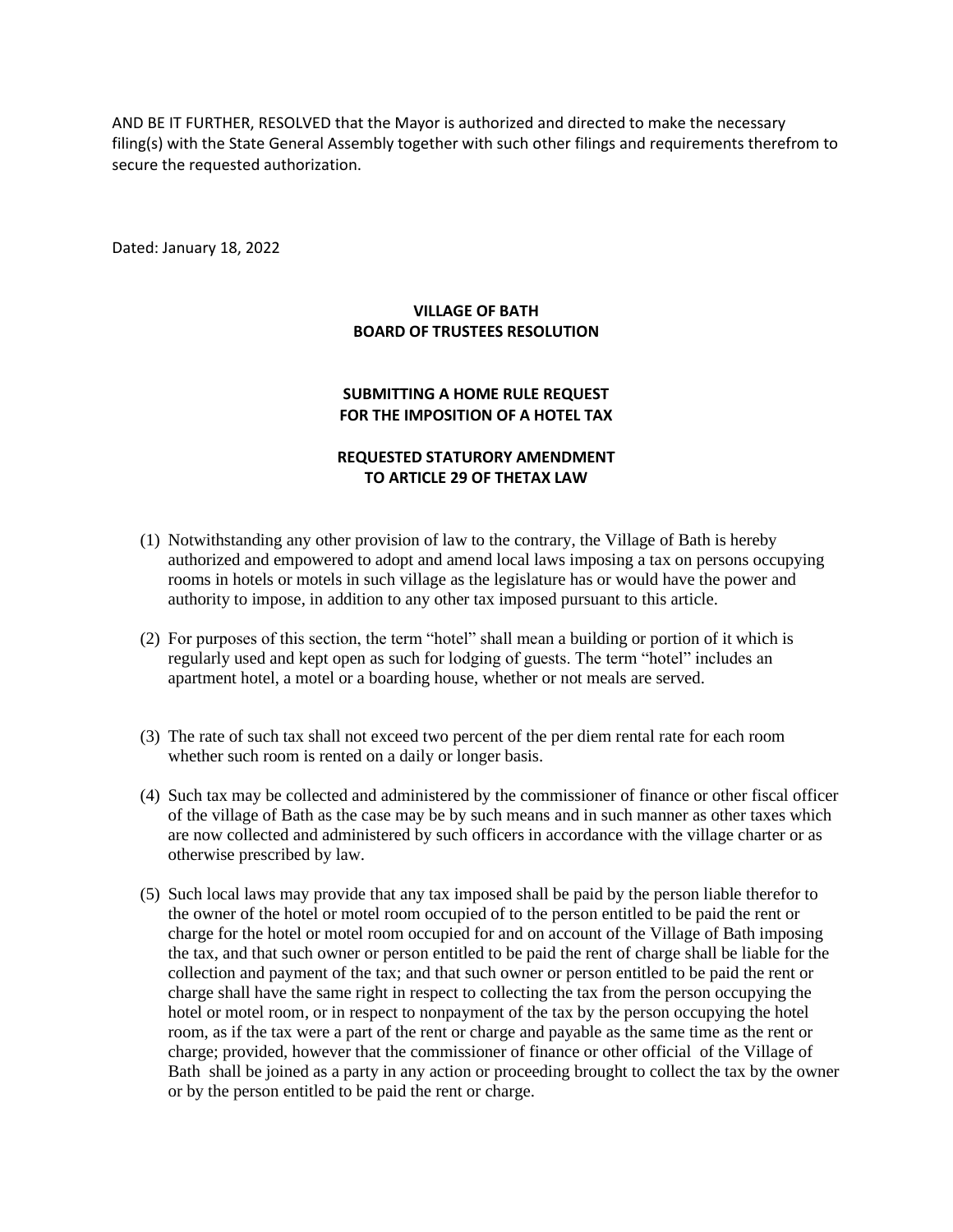- (6) Such local laws may provide for the filing of returns and the payment of the tax on a monthly basis or on the basis of any longer or shorter period of time.
- (7) This section shall not authorize the imposition of such tax upon the following:
	- (a) The State of New York or any public corporation created pursuant to agreement or compact with another state or the dominion of Canada, improvement district or other political subdivision of the state;
	- (b) The United States of America, insofar as it is immune from taxation; and
	- (c) Any corporation or association or trust or community chest, fund or foundation organized and operated exclusively for religious, charitable or educational purposes or for the prevention of cruelty to children or animals, and no part of the net earnings of which inures to the benefit of any private shareholder or individual and no substantial part of the activities of which is carrying on propaganda, or otherwise attempting to influence legislation; provided, however, that nothing in this paragraph shall include an organization operated for the primary purpose of carrying on a trade or business for profit, whether or not all of its profits are payable to one or more organizations described in this paragraph.
- (8) Any final determination of the amount of any tax payable hereunder shall be reviewable for error, illegality or unconstitutionality or any other reason whatsoever by a proceeding under article seventy-eight of the civil practice law and rules if application therefore is made to the supreme court within thirty days after giving of the notice of final determination, provided such proceeding under article seventy-eight of the civil practice law and rule shall not be instituted unless:
	- (a) The amount of any tax sought to be reviewed, with such interest and penalties thereon as may be provided for by such local law or regulation shall be first deposited and there is filed an undertaking, issued by a surety company authorized to transact business in this state and approved by the superintendent of financial services of this state as to the solvency and responsibility, in such an amount as a justice of the supreme court approve to the effect that if the proceeding be dismissed or the tax confirmed the petitioner will pay all costs and charges which may accrue in the prosecution of such proceeding;
	- (b) At the option of the petitioner such undertaking mat be in a sum sufficient to cover the taxes, interest and penalties stated in such determination plus the costs and charges which may accrue against it in the prosecution of the proceeding, in which event the petitioner shall not be required to pay such taxes, interest and penalties as a condition precedent to the application.
- (9) Where any tax imposed hereunder shall have erroneously or illegally or unconstitutionally collected and application for the refund thereof duly made to the proper fiscal officer or officers, and such officer or officers shall have made a determination denying such refund such determination shall be reviewable by a proceeding under article seventy-eight of the civil law and rules, provided that such proceeding is instituted within thirty days after giving notice of the denial, that a final determination of the tax due was not previously made, and under that an undertaking is filed with the proper fiscal officer or officers in such an amount and with such sureties as a justice of the supreme court shall approve to the effect that if such proceeding be dismissed or the tax confirmed, the petitioner will pay all costs and charges which accrue in the prosecution of such proceeding.
- (10) Except in the case of a willfully false or fraudulent return with intent to evade the tax, no assessment of additional tax shall be made after the expiration of more than three years from the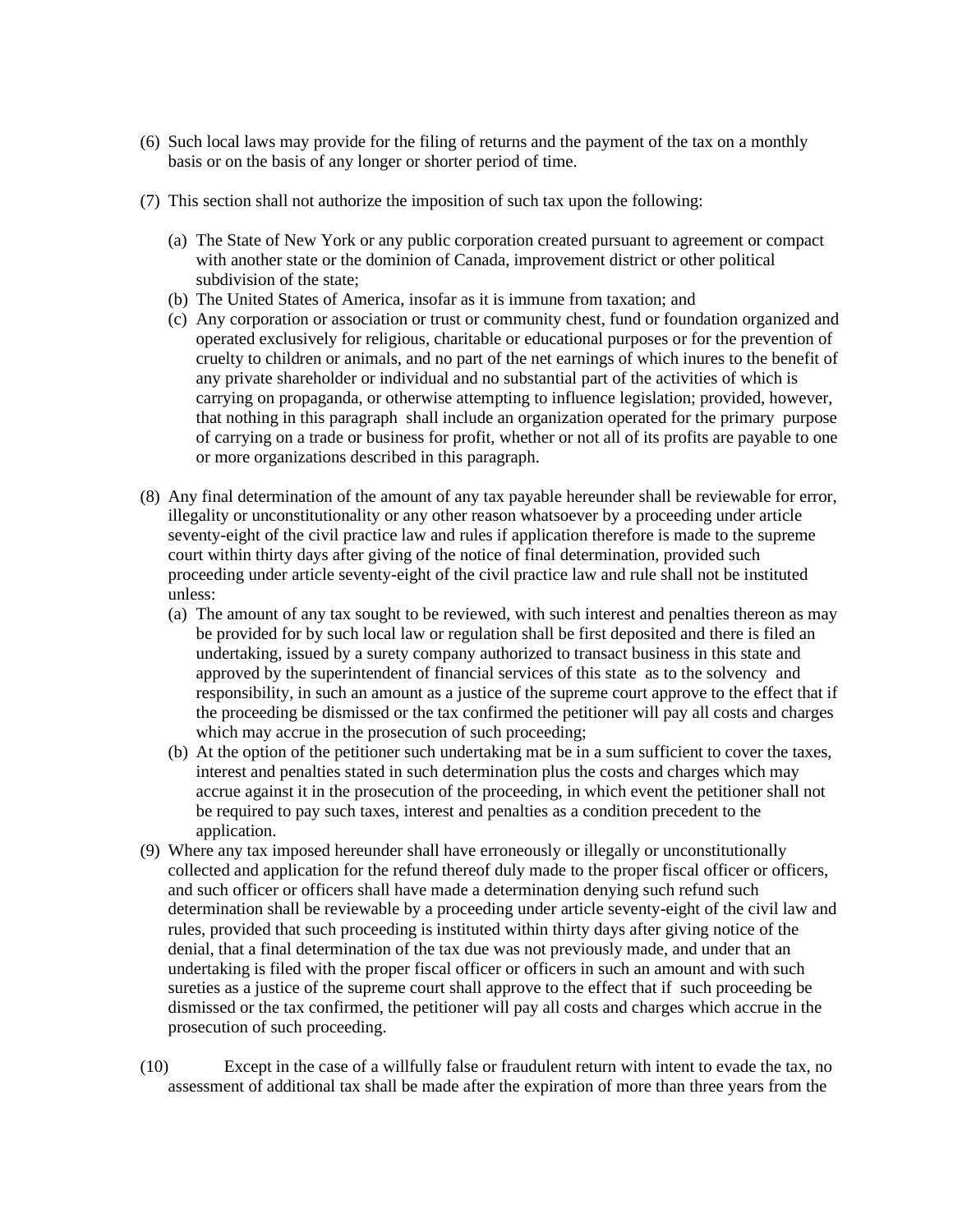date of the filing of the return, provided, however, that where no return has been filed as provided by law the tax may be assessed at any time.

- (11) Revenues resulting from the imposition of the tax authorized by this section shall be paid into the treasury of the Village of Bath and shall be credited to and deposited in the general fund of the Village of Bath and may thereafter be allocated at the discretion of the board of legislators of the Village of Bath for any village purpose.
- (12) If any provision of this section or application thereof or circumstance shall be held to be invalid, the remainder of this section and the application of such provision to other persons or circumstances shall not be affected thereby.
- (13) Each enactment of such a local law may provide for the imposition of a hotel or motel tax for a period of time no longer than three years from the enactment date of its enactment shall prohibit the adoption and enactment of local laws, pursuant to the provisions of this section, upon the expiration of any other local law adopted pursuant to this section.

### **Smoking Law – Set Public Hearing:**

Motion made by Trustee Causer, seconded by Trustee Coots to set the public hearing on the updated smoking law for Tuesday, February 22, 2022 at 5:30 p.m. All present were in favor and the motion was carried.

#### **Franchise Agreement:**

Motion made by Trustee Coots, seconded by Trustee Causer to approve the Franchise Agreement with Charter Communications, Inc. for a 10 year agreement for five percent of annual gross revenues, contingent on Erin Bonacci locating the most current Pole Attachment Agreement. All present were in favor and the motion was carried.

### **IT Service Quote:**

Motion made by Trustee Coots, seconded by Trustee Bardeen to approve the quote from CPE IT Services for computer IT services for all Village computers for \$990.00 per month. All present were in favor and the motion was carried.

### **Old Generator – Surplus:**

Motion made by Trustee Muller, seconded by Trustee Causer to claim the old generator as surplus and scrap it. All present were in favor and the motion was carried.

### **Adjourn Regular Meeting/Executive Session:**

Motion made by Trustee Muller, seconded by Trustee Bardeen to adjourn the regular meeting of the Board of Trustees of the Village of Bath at 6:30 p.m. to go into executive session for contract purposes, and for the medical, financial, credit, or employment history of a particular person or corporation, or matters leading to the appointment, employment, promotion, demotion, discipline, suspension, dismissal, or removal of a particular person or corporation. All present were in favor and the motion was carried.

### **Colin Taft, Chief of Police, asked to stay in executive session. Left at 7:01 p.m.**

**Brad Hill, Code Enforcement, asked to join executive at 7:02 p.m. Left at 7:17 p.m.**